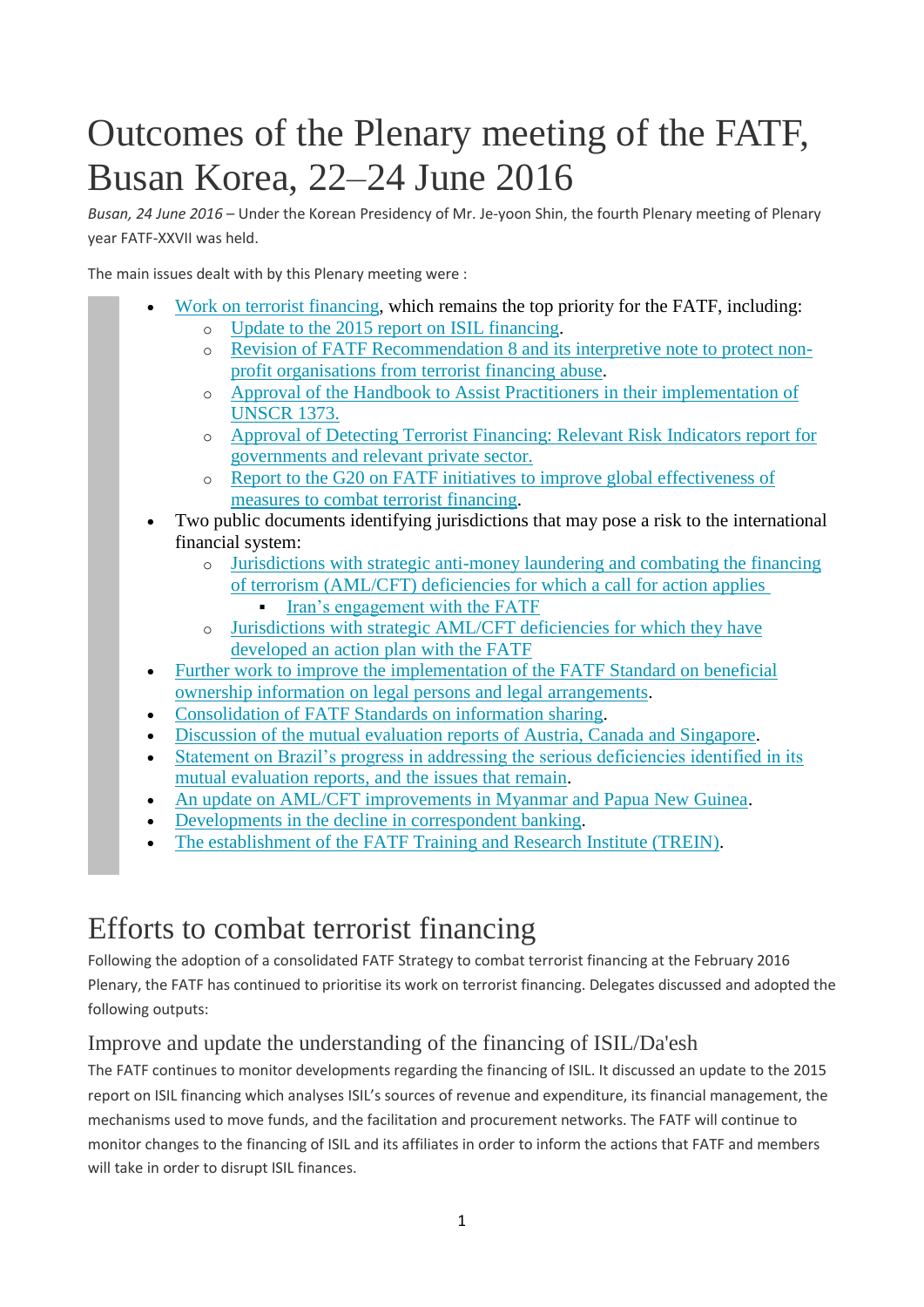### Revision of FATF Recommendation 8 and its interpretive note to protect non-profit organisations from terrorist financing abuse



Non-profit organisations (NPOs) provide a range of vital services in our society, in particular for vulnerable communities and often in high-risk regions. However, terrorists and terrorist organisations may also abuse the NPO sector by moving their funds through legitimate NPOs, often without knowledge of donors, management or staff, or may even create sham NPOs to funnel money to fund terrorism related activities. FATF Recommendation 8 requires countries to review their laws and regulations to ensure that their non-profit sector cannot be abused for terrorist financing. Since the adoption of the current FATF Recommendations, the NPO sector and the threat environment it operates in have evolved. This was reflected in the June 2014 FATF typologies report Risk of Terrorist Abuse in Non-Profit Organisations and the 2015 Best Practices Paper on Combating the Abuse of Non-Profit Organisations (Recommendation 8). Since then, the FATF has worked to refine Recommendation 8 to take into account the findings of these two reports. With considerable input from NPOs and private sector which included a consultation and dialogue meeting in April 2016 and two rounds of public consultations, the FATF adopted a revision FATF Recommendation 8 and its interpretive note.

The revised standard aims to ensure that the implementation of Recommendation 8 is in line with the risk-based approach and does not disrupt or discourage legitimate non-profit activities.

[More information about the FATF Recommendations](http://www.fatf-gafi.org/publications/fatfrecommendations/documents/fatf-recommendations.html)

#### Ensure countries are appropriately and effectively applying targeted financial sanction tools

In 2015, the FATF reviewed 199 countries to determine how well they have implemented measures to criminalise terrorist financing and freeze terrorist assets (targeted financial sanctions). Targeted financial sanctions are powerful tools in the fight against terrorist financing, depriving terrorists of funds they need to carry out their atrocities. However, the review revealed that many jurisdictions made insufficient use of these tools. In February 2016, the FATF Plenary agreed to collect information from its member and observer countries on their procedures to submit asset freezing requests. Based on input provided by 40 FATF members and observers, the FATF adopted a Handbook to Assist Practitioners in Their Implementation of UNSCR 1373 for practitioners. This step by step guide will help those involved in developing or reviewing domestic and foreign asset freezing requests and improve the global effective implementation of Recommendation 6 on targeted financial sanctions. The FATF will make this handbook available to relevant agencies within FATF and FSRB jurisdictions through a secure website and will closely monitor its use with a view to further improvements as appropriate.

### Effective domestic coordination and international cooperation in detecting terrorist financing

The detection of possible cases of terrorist financing plays an important role in the investigation and prevention of terrorist attacks. Given the enormous amount of financial transactions carried out every day, it can be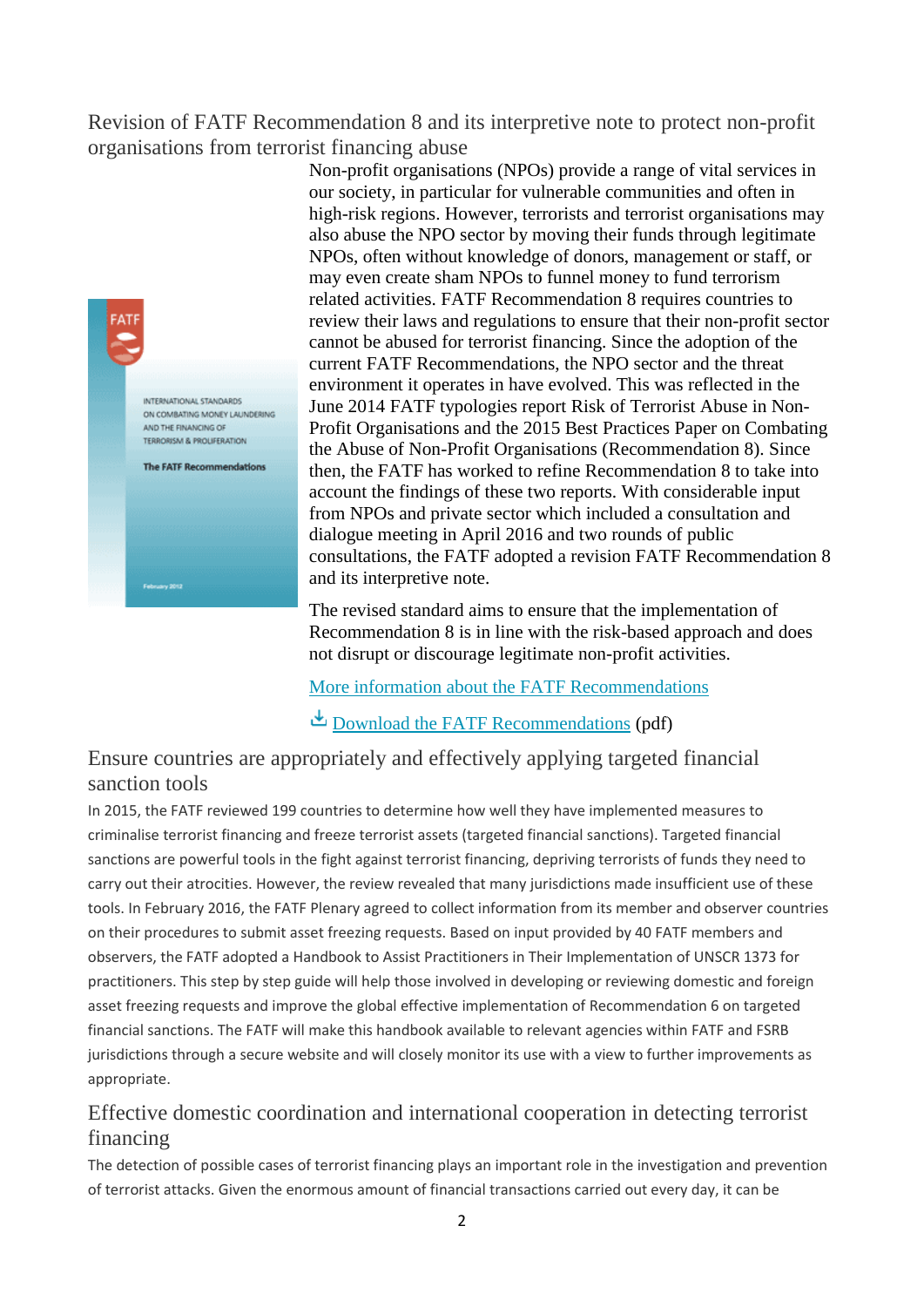challenging for those on the frontline to distinguish suspicious financial activities from legitimate transactions. To help governments and private sector identify cases where terrorists abuse the financial system, the FATF has developed relevant risk indicators with considerable input from both public and private sectors. These indicators provide an extensive, though not exhaustive checklist. The report explains how the indicators should be used and how sharing contextual information between private and public sectors can further improve the risk indicators. The report underscores the important role of both public and private sectors in the detection of terrorist financing, and the importance of effective information sharing. To preserve the usefulness of these indicators, they are not made public but will be shared with competent authorities, who in turn will disseminate them to relevant private sector entities.

In addition, the FATF has begun an exercise on domestic interagency information sharing, which will identify good practices, as well as potential areas of weakness and corresponding remedial action.

#### Future work on combatting terrorist financing

Since the February 2016 Plenary, world leaders, including G7 and G20, have expressed their support for FATF's efforts to choke off terrorist financing and called on countries to fully and effectively implement the FATF Recommendations.

In February 2016, the G20 Finance Ministers and Central Bank Governors asked for an update on FATF's ongoing work to tackle terrorist financing, including the effective implementation of measures to criminalise terrorist financing and freeze terrorists' assets. The Plenary discussed the report to the G20 on the action it has undertaken since February 2016. The report will be submitted to the G20 before its July 2016 meeting and will be made public on the FATF website subsequently.

The FATF has reviewed how its current standards and recent UNSCRs (particularly resolutions 2199 and 2253) align, to verify that the FATF standards incorporate all UN obligations regarding terrorist financing. On the basis of that review, the FATF will undertake further revisions to its Glossary and standards on criminalising terrorist financing. The FATF also expects to issue guidance later in 2016 which will assist countries in their implementation of these requirements.

The FATF continues to prioritise its work to strengthen the understanding of the terrorist financing threats, maintain up-to-date and effective tools to identify and disrupt terrorist financing and ensure that countries are appropriately and effectively implementing these tools.

### Iran's engagement with the FATF

The FATF welcomes Iran's adoption of and high-level political commitment to an Action Plan to address its strategic AML/CFT deficiencies, and its decision to seek technical assistance in the implementation of the Action Plan. The FATF therefore has suspended countermeasures for twelve months in order to monitor Iran's progress in implementing the Action Plan. If the FATF determines that Iran has not demonstrated sufficient progress in implementing the Action Plan at the end of that period, FATF's call for countermeasures will be reimposed. If Iran meets its commitments under the Action Plan in that time period, the FATF will consider next steps in this regard.

Iran will remain on the FATF Public Statement until the full Action Plan has been completed. Until Iran implements the measures required to address the deficiencies identified in the Action Plan, the FATF will remain concerned with the terrorist financing risk emanating from Iran and the threat this poses to the international financial system. The FATF, therefore, calls on its members and urges all jurisdictions to continue to advise their financial institutions to apply enhanced due diligence to business relationships and transactions with natural and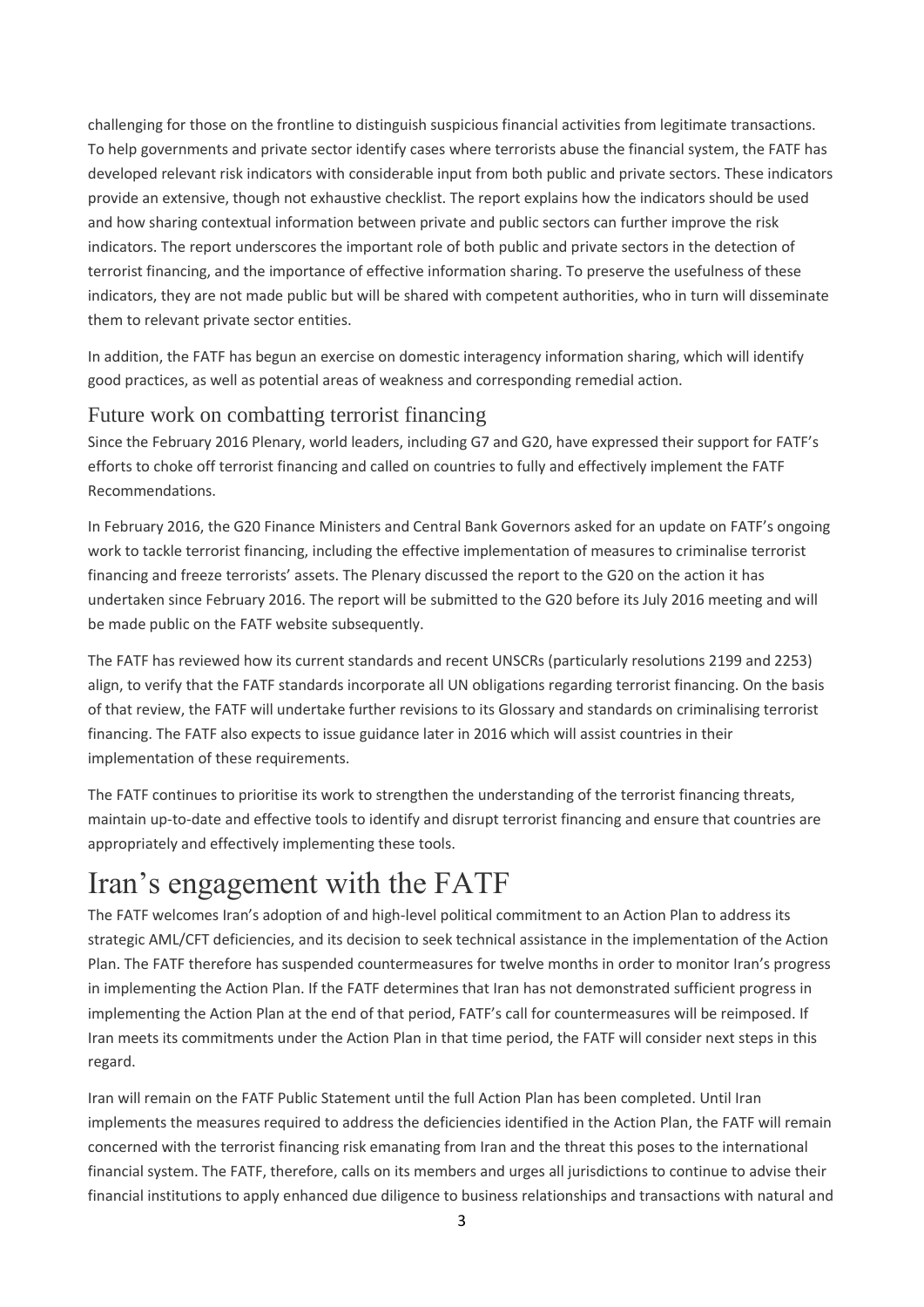legal persons from Iran, consistent with FATF Recommendation 19. The FATF urges Iran to fully address its AML/CFT deficiencies, in particular those related to terrorist financing.

The FATF will continue to engage with Iran and closely monitor its progress.

### Improving transparency and beneficial ownership

The FATF has a long history of taking action to facilitate transparency and timely access to beneficial ownership information on legal persons and legal arrangements. The FATF continues to prioritise this issue, building on the large body of its previous work in this area.

The FATF first set international standards on beneficial ownership in 1990, and went on to assess countries' compliance with those standards in its 3rd round of mutual evaluations. A main focus of the 3rd round was ensuring that countries required their financial institutions to collect and verify beneficial ownership information as part of their customer due diligence (CDD) process, and took measures to prevent the misuse of legal persons and legal arrangements for money laundering or terrorist financing. This includes ensuring that adequate and accurate information on their beneficial ownership and control is available to the competent authorities in a timely manner. Countries not doing so remained subject to a rigorous follow up process which generated results. The vast majority of FATF members now have adequate legal frameworks for CDD.

In 2012, the FATF strengthened its standards on beneficial ownership, and is now in the process of assessing countries' compliance with the new standards. Effective implementation is the main focus of the 4th round. This places the FATF at the forefront of international efforts in this area, as being the first to assess how effectively countries are implementing measures to ensure that accurate, adequate and up-to-date basic and beneficial ownership information on legal persons and arrangements is available to the competent authorities without impediments.

In 2014, the FATF issued Guidance on Transparency and Beneficial Ownership which includes a step-by-step guide on how to access publicly available information on corporate vehicles, and establish procedures to facilitate information requests from foreign counterparts. As well, the FATF's ongoing work to facilitate information sharing more generally (as described in Section I of this paper) will also improve transparency and timely access to beneficial ownership information.

A review of the mutual evaluation reports conducted in the 3rd and 4th round reveal the following main implementation challenges:

- a) Basic information relating to company registration is not always sufficiently accurate and accessible in the country.
- b) CDD requirements, including requirements to identify and verify beneficial owners, are often well-implemented by banks, but much less so by other key gatekeepers (e.g., company formation agents, lawyers, and trust-and-company-service providers). This problem is exacerbated because supervision of these sectors for compliance with these requirements is often less robust than it is in the banking sector.
- c) Companies are required to maintain registers of their shareholders or members. However, often registries do not verify the information received. This means that the information contained in registries is not always accurate or up-to-date.
- d) Companies are often not subject to sanctions for failing to keep their shareholder registry accurate and up-to-date as required.
- e) Data protection and privacy laws and other obstacles to information sharing, often impede the competent authorities from getting timely access to adequate, accurate and up-to-date basic and beneficial ownership information. For example, even at the domestic level, tax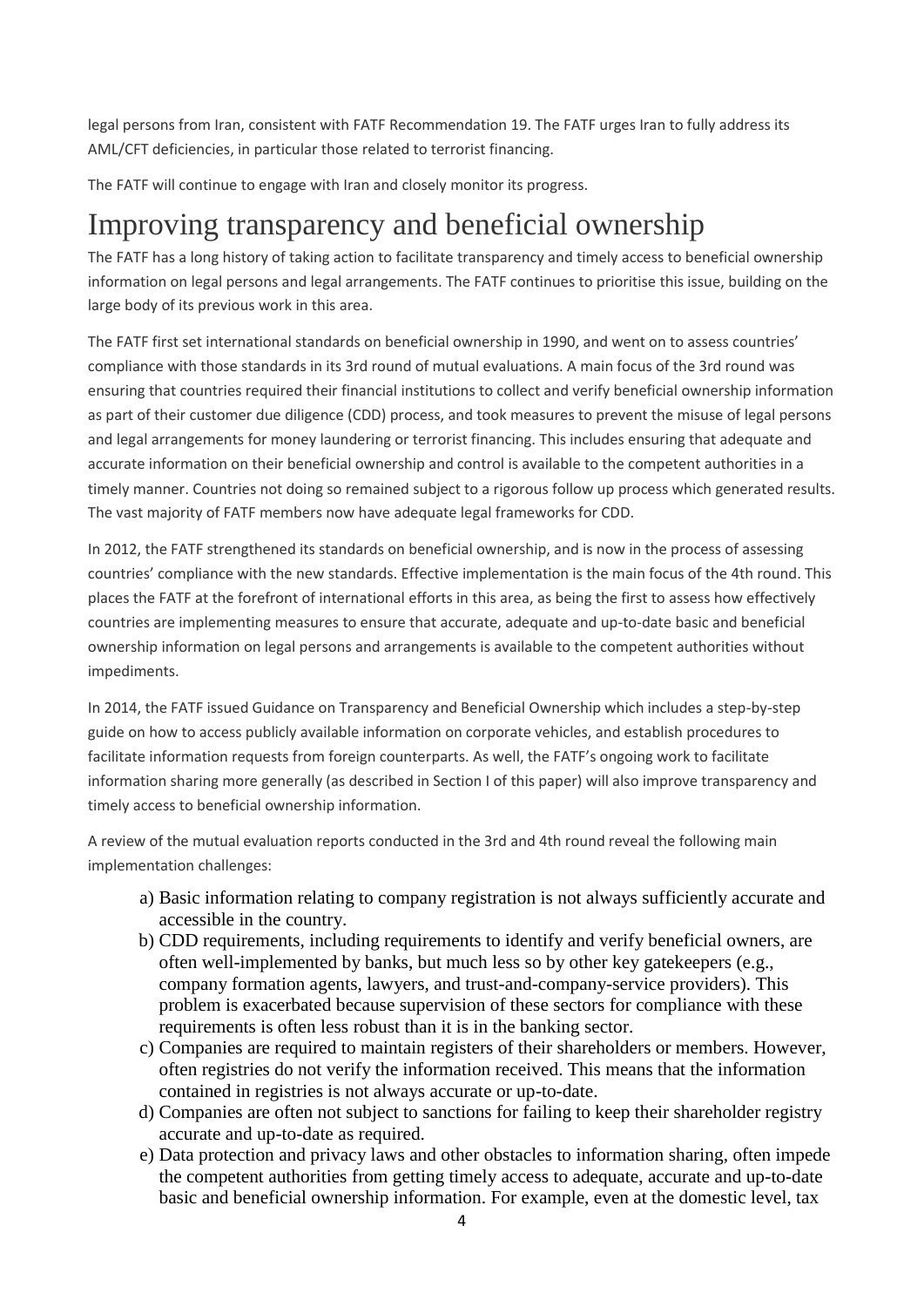authorities are often unable to share information with law enforcement authorities. These problems are amplified in the context of information sharing at the international level.

f) Even where basic and beneficial ownership information is shared in a timely way (domestically or with foreign authorities), such exchange is of little value if the information is not accurate or up-to-date.

This highlights the need to focus on effective implementation of the existing requirements.

Recent events have placed additional focus on these issues. When implementing the FATF standards on transparency and beneficial ownership of legal persons and legal arrangements, the following aspects of implementation are crucial to an effective system. First, the beneficial ownership information collected and maintained must be accurate and up-to-date. Second, this information must be available to the competent authorities in a timely manner, and must be shared with authorities rapidly in the context of investigating, and prosecuting money laundering, associated predicate offences and terrorist financing. Third, proportionate and dissuasive sanctions should be available for failing to comply with these requirements.

Between June and October 2016, the FATF will engage with and undertake technical level discussions with the Global Forum to discuss initial proposals on ways to improve the implementation of the international standards on transparency, including on the availability of basic and beneficial ownership information, and its international exchange. The FATF Secretariat will engage bilaterally with the Global Forum Secretariat on these issues, as needed, and will also explore the possibility of finding a mutually convenient time when delegations from both the FATF and Global Forum could convene to discuss these issues.

### Consolidating FATF standards on information sharing



Effectively sharing information concerning possible cases of abuse of the financial system with relevant authorities is one of the cornerstones of an effective AML/CFT system. The FATF's requirements on information sharing are set out in 25 of the FATF's 40 Recommendations, impact 7 immediate outcomes of the FATF Methodology for assessing effectiveness.

This compilation groups the relevant sections on information sharing from the existing FATF Recommendations. The compilation will help to clarify what the FATF Recommendations require in terms of the types of information that should be shared, when it should be shared and the safeguards and protections that should apply to sharing information.

The FATF will continue its work to develop best practices to facilitate information sharing within the private sector (enterprise-wide and between financial institutions not part of the same financial group), and between the public and private sector.

[Download the Consolidated FATF Standards on Information](http://www.fatf-gafi.org/media/fatf/documents/recommendations/pdfs/Consolidated-FATF-Standards-information-sharing.pdf)  [Sharing](http://www.fatf-gafi.org/media/fatf/documents/recommendations/pdfs/Consolidated-FATF-Standards-information-sharing.pdf) (pdf).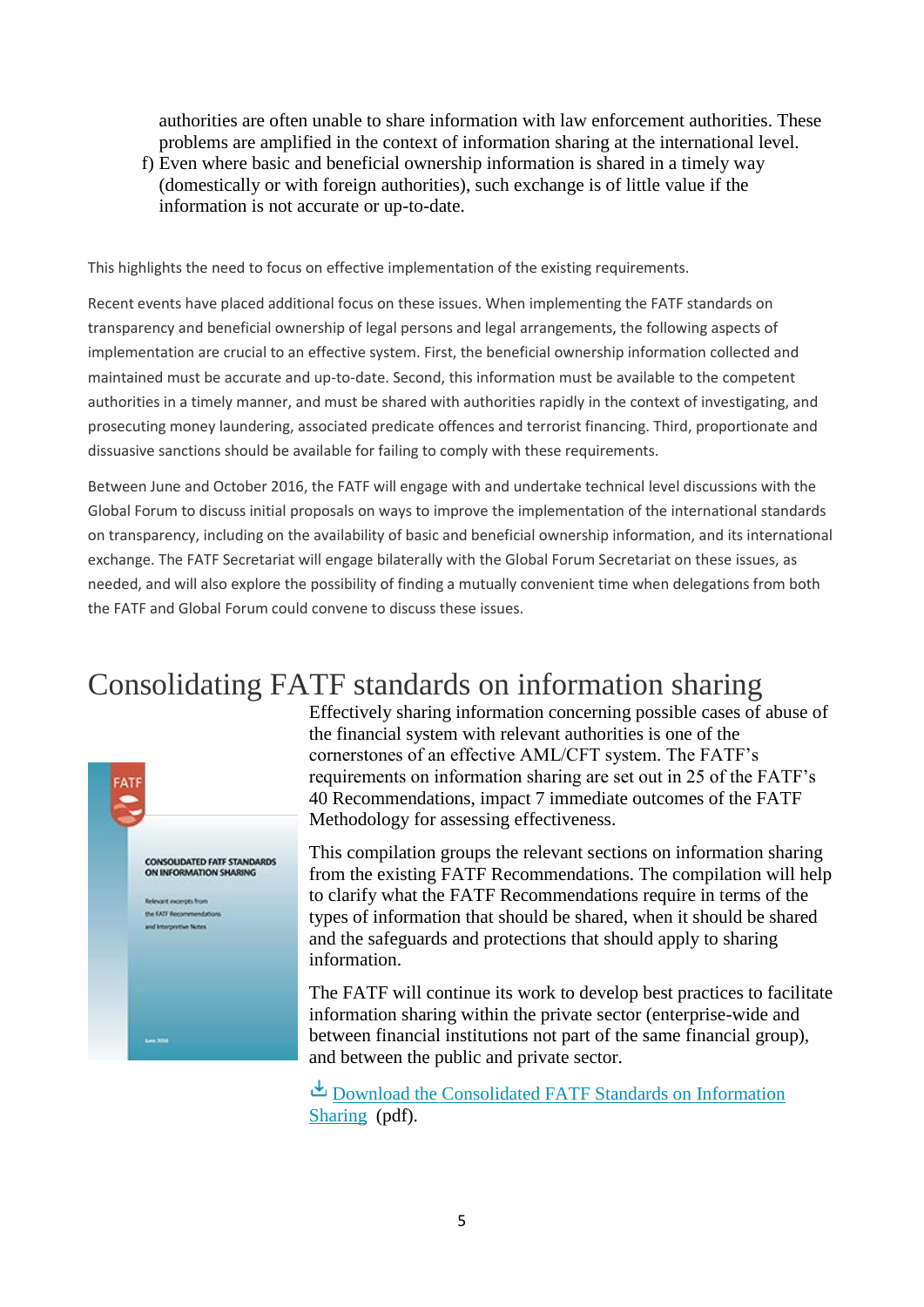## Discussing the mutual evaluation reports of Austria, Canada and Singapore

The Plenary discussed the mutual evaluation reports of Austria, Canada and Singapore, which set out the level of effectiveness of their AML/CFT systems and their level of compliance with the FATF Recommendations. The reports were prepared on the basis of the FATF Methodology for assessments, which requires countries to take into account the effectiveness with which AML/CFT measures are implemented, as well as technical compliance for each of the FATF Recommendations. The mutual evaluation reports of Austria and Singapore were prepared under the responsibility of the FATF. The mutual evaluation of Canada was conducted by the International Monetary Fund (IMF) on the basis of the same FATF Methodology for assessments.

The Plenary discussed the team's key findings, priority actions, and recommendations regarding each country's AML/CFT regime. The FATF will finalise the mutual evaluation reports for publication after the quality and consistency review, in accordance with its procedures.

## Brazil's considerable progress in addressing the serious deficiencies identified in its mutual evaluation reports, and the important issues that remain unresolved.

In February 2016, the Financial Action Task Force (FATF), the international standard-setter for combating money laundering, the financing of terrorism and proliferation of weapons of mass destruction, released a statement conveying its deep concerns about Brazil's continued failure to remedy the serious deficiencies identified in its third mutual evaluation report adopted in June 2010. Brazil had not criminalised terrorist financing since 2004 when Brazil's second mutual evaluation report was adopted. And while the FATF welcomed progress by Brazil on the freezing of terrorist assets, further improvements were required to fully satisfy the FATF standards. The FATF called on Brazil to fullfil its FATF membership commitment by enacting counter terrorist financing legislation that would adequately address these shortcomings in line with the FATF Recommendations. If adequate legislation would not be enacted by this FATF Plenary, the FATF would consider the next steps in the follow-up process.

Since February 2016, Brazil has taken significant steps towards improving its counter-terrorism (CFT) regime by enacting a law on the criminalisation of terrorist financing. The FATF welcomes this significant step made by Brazil, which improves the country's compliance with the international standards. As a consequence, the FATF has decided not to consider the next steps in the follow-up process.

In spite of this positive step, there still remain a number of shortcomings in the Brazilian counter-terrorist financing regime. Brazil must address these shortcomings in order to reach a satisfactory level of compliance with the FATF standards.

## An update on AML/CFT improvements in Myanmar and Papua New Guinea

The FATF congratulated Myanmar and Papua New Guinea for the significant progress made in addressing the strategic AML/CFT deficiencies earlier identified by the FATF and included in their respective action plans. Both countries will no longer be subject to the FATF's monitoring under its on-going global AML/CFT compliance process. Both countries will work with the Asia/Pacific Group on Money Laundering as they continue to further strengthen their AML/CFT regime.